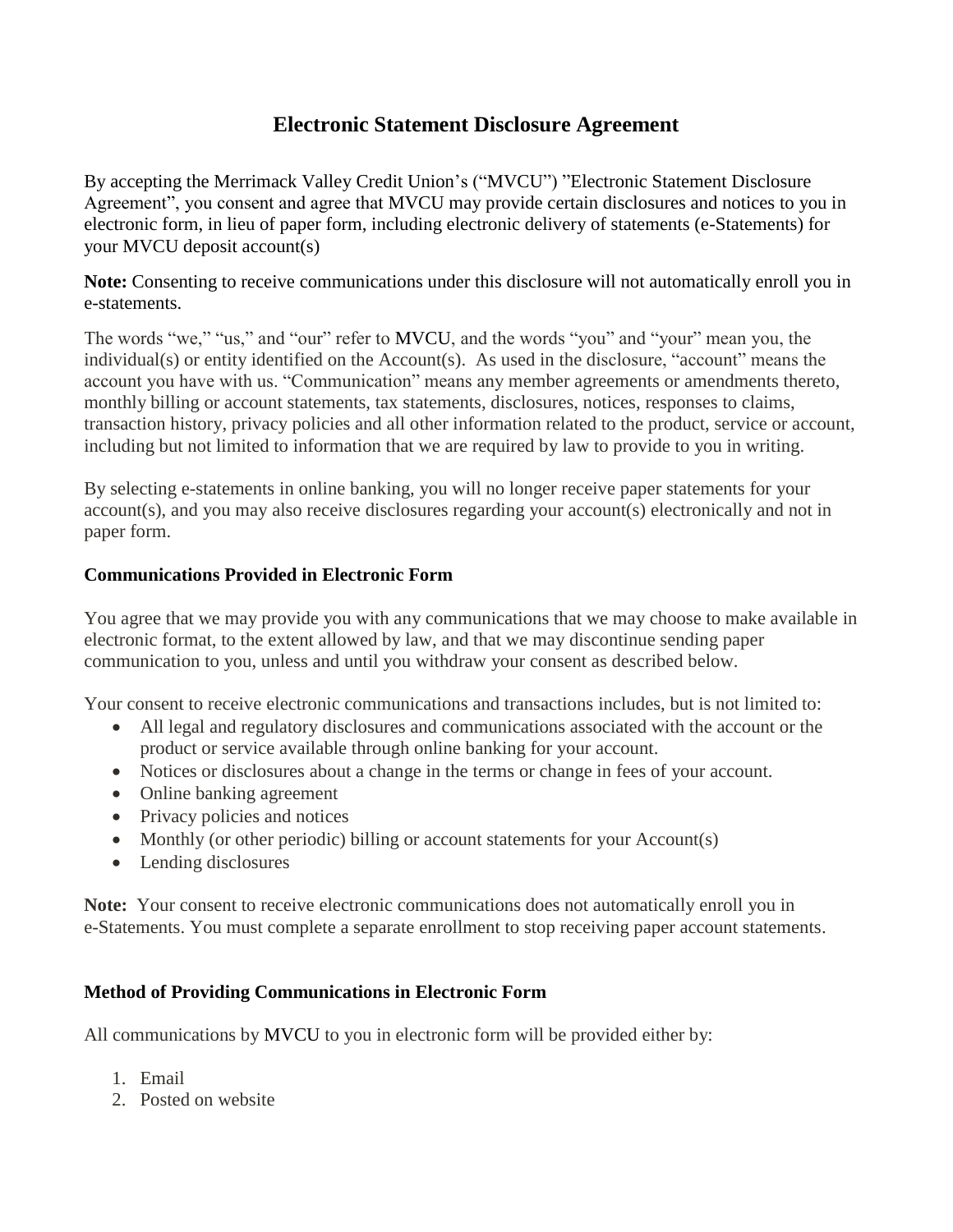- 3. Online banking
- 4. Online applications
- 5. E-statements
- 6. Email marketing and newsletter tied to a new product or promotion
- 7. Online ads
- 8. Digital marketing

#### **Note:**

- At our option, we may treat your provision of an invalid email address, or the subsequent malfunction of a previously valid email address, as a withdrawal of your consent to receive electronic Communications.
- MVCU will not impose any fee to process the withdrawal of your consent to receive electronic Communications; however, your access and use of Online Banking may be terminated.
- Any withdrawal of your consent to receive electronic Communications will be effective after a reasonable period of time to process your withdrawal.

# **How to Request Paper Copies**

MVCU will never send you a paper copy of any communication, which is available electronically, unless requested.

- You can obtain a paper copy of an electronic communication by printing it yourself, or by a mailed paper copy.
- You can request a mailed paper copy by writing us at PO Box 909, North Andover, MA 01845, visiting mvcu.com/contact-us, calling 800-356-0067 or contacting your nearest MVCU branch location.
- The Credit Union may charge you a reasonable service charge for requested mailed copies but will notify the member of the charge prior to completing the request.
- The Credit Union reserves the right, but assume no obligation, to provide a paper (instead of electronic) copy of any communication that you have authorized us to provide electronically.

# **Updating Your Records**

You can update your information by writing us at PO Box 909, North Andover, MA 01845, visiting mvcu.com/contact-us, calling 800-356-0067 or contacting your nearest MVCU branch location.

- It is the member's responsibility to provide MVCU with accurate and complete email address and contact information.
- It is the member's responsibility to maintain and update promptly any changes in your information.

# **Hardware and Software Requirements**

To Participate in Online Banking and to access, view, and retain electronic Communications your system will need the following requirements: